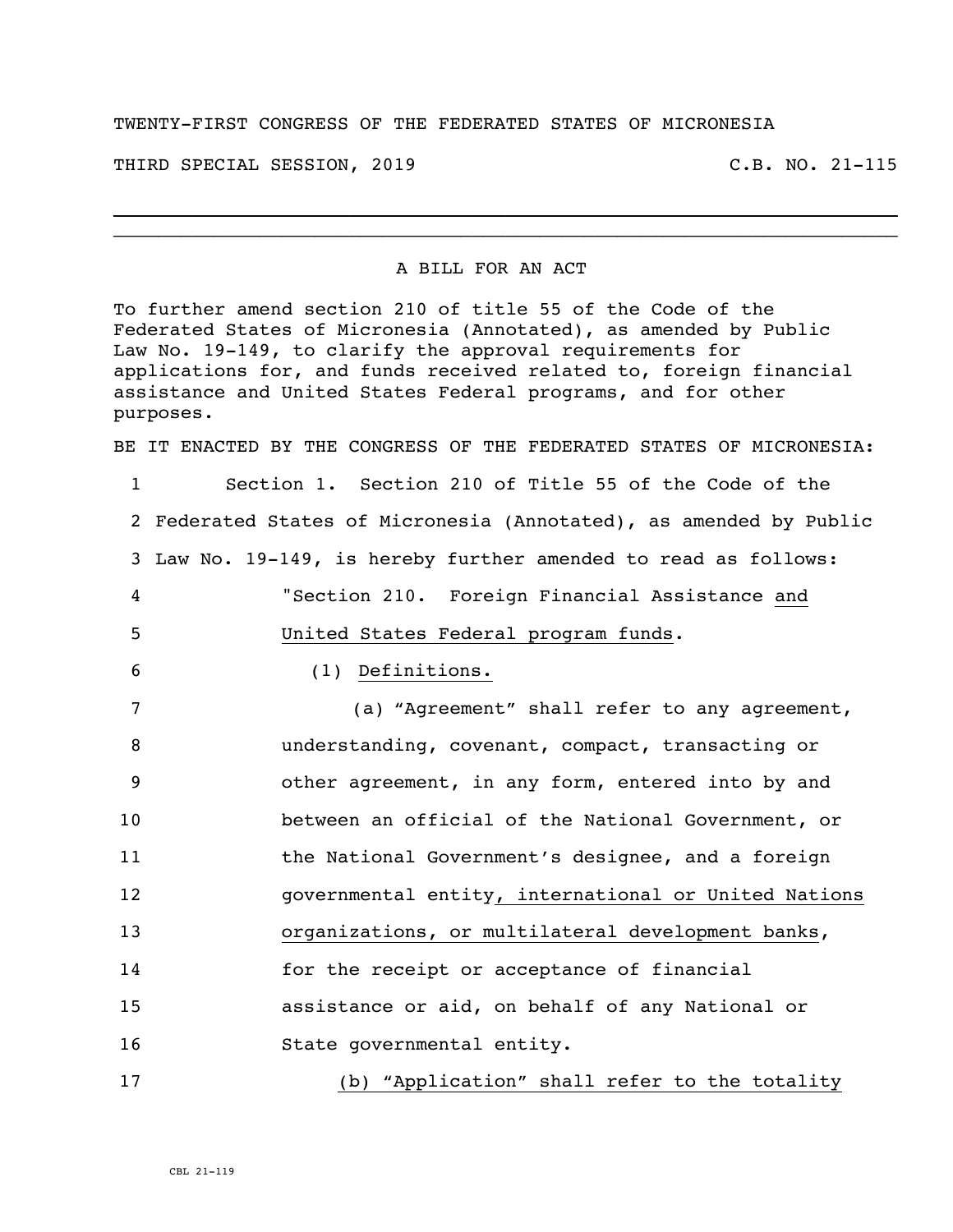| $\mathbf{1}$   | of forms, proposals, responses to questionnaires,           |
|----------------|-------------------------------------------------------------|
| $\overline{2}$ | and other documents, prepared by the Federated State        |
| 3              | of Micronesia or the donor, that constitute a               |
| 4              | request for funding and are required prior to the           |
| 5              | donor's decision to provide funding.                        |
| 6              | $[\frac{b}{b}]$ (c) "Foreign financial assistance" shall    |
| 7              | refer to currency, money, accounts or notes receivable      |
| 8              | offered as aid or assistance to the National                |
| 9              | Government of the Federated States of Micronesia,           |
| 10             | other than foreign aid or assistance received from the      |
| 11             | United States of America described in paragraph (e).        |
| 12             |                                                             |
| 13             | refer to any and all foreign assistance in the form of      |
| 14             | goods, services, or other modes of assistance not           |
| 15             | covered under subsection $[\frac{(1)}{b}]$ $(1)(c)$ hereof. |
| 16             | (e) "United States Federal program funds" shall             |
| 17             | refer to all funds made available to the Federated          |
| 18             | States of Micronesia pursuant to sections 221(a),           |
| 19             | 221(c), and 224 of the Compact of Free Association and      |
| 20             | United States statute through categorical, block,           |
| 21             | consolidated project, or discretionary grants.              |
| 22             | (2) Approval by Congress.                                   |
| 23             | [U.S. federal funded program grant awards under             |
| 24             | \$100,000 do not require approval by Congress by            |
| 25             | resolution. All other foreign financial assistance in       |

\_\_\_\_\_\_\_\_\_\_\_\_\_\_\_\_\_\_\_\_\_\_\_\_\_\_\_\_\_\_\_\_\_\_\_\_\_\_\_\_\_\_\_\_\_\_\_\_\_\_\_\_\_\_\_\_\_\_\_\_\_\_\_\_\_\_\_\_\_\_ \_\_\_\_\_\_\_\_\_\_\_\_\_\_\_\_\_\_\_\_\_\_\_\_\_\_\_\_\_\_\_\_\_\_\_\_\_\_\_\_\_\_\_\_\_\_\_\_\_\_\_\_\_\_\_\_\_\_\_\_\_\_\_\_\_\_\_\_\_\_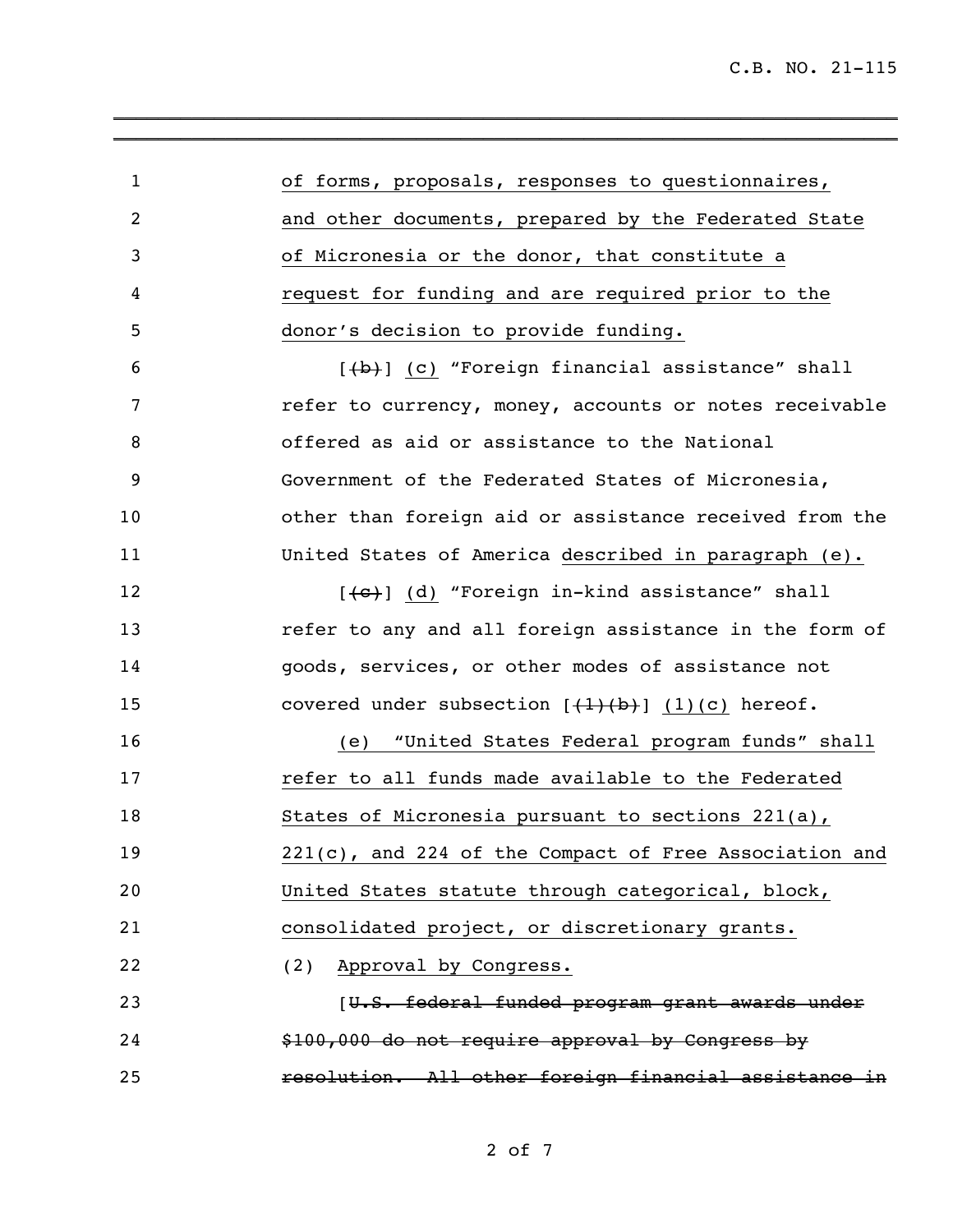C.B. NO. 21-115

| 1              | any amount requires approval by Congress by             |
|----------------|---------------------------------------------------------|
| $\overline{2}$ | resolution.                                             |
| 3              | (a) The following applications must be approved         |
| 4              | by Congress by resolution:                              |
| 5              | (i) applications for foreign financial                  |
| 6              | assistance in the form of loans, grants, and other      |
| 7              | technical and financial assistance, from multilateral   |
| 8              | development banks in excess of \$500,000;               |
| 9              | (ii) applications for foreign financial                 |
| 10             | assistance from donors other than multilateral          |
| 11             | development banks in excess of \$200,000; and           |
| 12             | (iii) first year or first time applications             |
| 13             | for United States Federal program funds in excess of    |
| 14             | \$200,000.                                              |
| 15             | (b) The Department of Justice shall not certify         |
| 16             | an application requiring approval under paragraph (a)   |
| 17             | of this section as meeting the requirements for         |
| 18             | internal country approval absent the required           |
| 19             | resolution.                                             |
| 20             | (c) The following agreements must be approved by        |
| 21             | Congress by resolution:                                 |
| 22             | (i) agreements for the acceptance or receipt            |
| 23             | of foreign financial assistance in excess of \$100,000; |
| 24             | and                                                     |
| 25             | (ii) agreements for the acceptance or                   |

\_\_\_\_\_\_\_\_\_\_\_\_\_\_\_\_\_\_\_\_\_\_\_\_\_\_\_\_\_\_\_\_\_\_\_\_\_\_\_\_\_\_\_\_\_\_\_\_\_\_\_\_\_\_\_\_\_\_\_\_\_\_\_\_\_\_\_\_\_\_ \_\_\_\_\_\_\_\_\_\_\_\_\_\_\_\_\_\_\_\_\_\_\_\_\_\_\_\_\_\_\_\_\_\_\_\_\_\_\_\_\_\_\_\_\_\_\_\_\_\_\_\_\_\_\_\_\_\_\_\_\_\_\_\_\_\_\_\_\_\_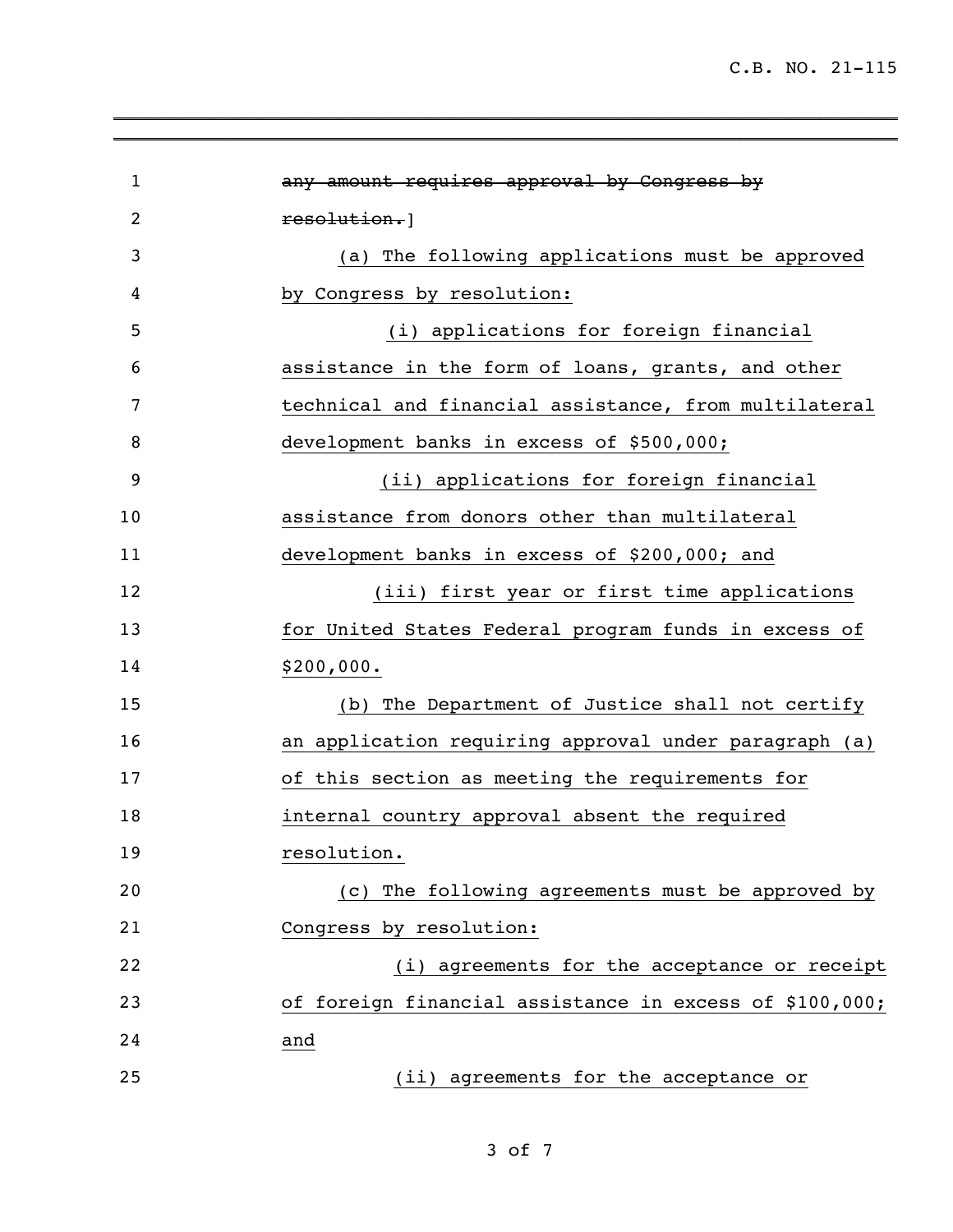| $\mathbf{1}$ | receipt of United States Federal program funds in      |
|--------------|--------------------------------------------------------|
| 2            | excess of \$100,000.                                   |
| 3            | (d) The President shall submit any agreement $f$       |
| 4            | the acceptance or receipt of foreign financial         |
| 5            | assistance] described in paragraph (c) of this section |
| 6            | to the Congress no later than the first regular or     |
| 7            | special session congress convened immediately          |
| 8            | subsequent to the execution of such agreement, for     |
| 9            | approval by resolution. If Congress does not approve   |
| 10           | such agreement by resolution before the adjournment of |
| 11           | the first regular session following the President's    |
| 12           | submission to Congress, the agreement shall be deemed  |
| 13           | disapproved. $[+a+]$ No such agreement shall be valid, |
| 14           | and no funds may be received pursuant to such          |
| 15           | agreement, unless and until the requirements of this   |
| 16           | section have been met. [Foreign financial assistance   |
| 17           | of up to \$10,000 may be disbursed by the President in |
| 18           | accordance with the terms and conditions of the        |
| 19           | assistance.                                            |
| 20           | (b) Should the Congress not approve such               |
| 21           | agreement by resolution before the adjournment of the  |
| 22           | first regular session following the President's        |
| 23           | submission of the agreement to Congress, that          |
| 24           | agreement shall be deemed disapproved.                 |
| 25           | (c) Any first time application for foreign             |

\_\_\_\_\_\_\_\_\_\_\_\_\_\_\_\_\_\_\_\_\_\_\_\_\_\_\_\_\_\_\_\_\_\_\_\_\_\_\_\_\_\_\_\_\_\_\_\_\_\_\_\_\_\_\_\_\_\_\_\_\_\_\_\_\_\_\_\_\_\_ \_\_\_\_\_\_\_\_\_\_\_\_\_\_\_\_\_\_\_\_\_\_\_\_\_\_\_\_\_\_\_\_\_\_\_\_\_\_\_\_\_\_\_\_\_\_\_\_\_\_\_\_\_\_\_\_\_\_\_\_\_\_\_\_\_\_\_\_\_\_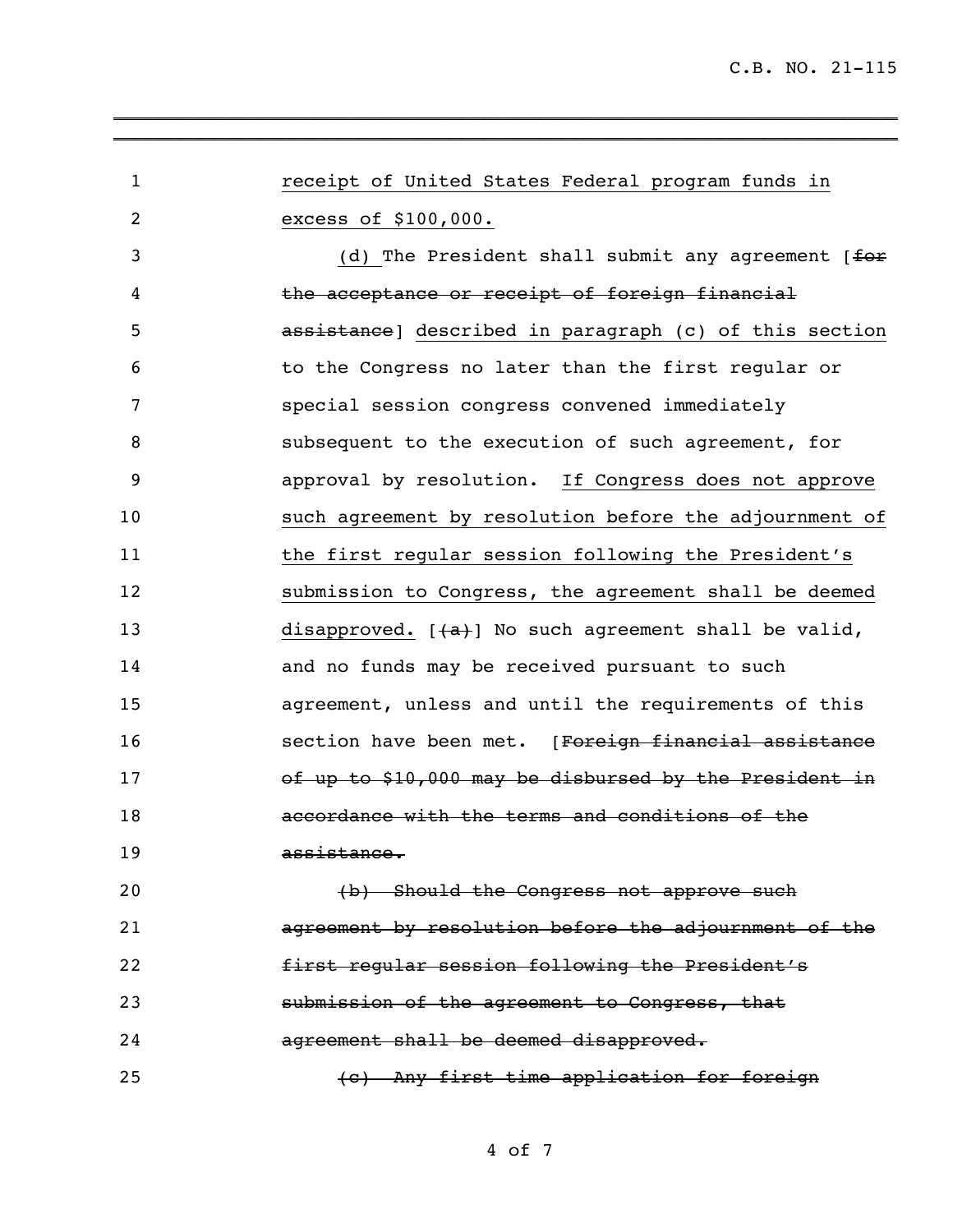financial assistance shall require the approval by Congress through a resolution.] (3) Foreign Assistance Fund. There is hereby established within the National Treasury of the Federated States of Micronesia a Foreign Assistance Fund which shall initially consist of all unobligated balances of foreign assistance funds from the receding fiscal year, and all foreign assistance funds designated for the National government and made available beginning October 1, 1996. Thereafter, the Department of Finance shall receive, maintain a complete record of, and where applicable, deposit all foreign financial assistance as defined in subsection (1) of this section into the Fund, pursuant to the Financial Management Act of 1979.

\_\_\_\_\_\_\_\_\_\_\_\_\_\_\_\_\_\_\_\_\_\_\_\_\_\_\_\_\_\_\_\_\_\_\_\_\_\_\_\_\_\_\_\_\_\_\_\_\_\_\_\_\_\_\_\_\_\_\_\_\_\_\_\_\_\_\_\_\_\_ \_\_\_\_\_\_\_\_\_\_\_\_\_\_\_\_\_\_\_\_\_\_\_\_\_\_\_\_\_\_\_\_\_\_\_\_\_\_\_\_\_\_\_\_\_\_\_\_\_\_\_\_\_\_\_\_\_\_\_\_\_\_\_\_\_\_\_\_\_\_

 (a) The President or the President's designee shall notify the Congress of the receipt of foreign financial assistance, the amount thereof in U.S. dollars, and, where applicable, the deposit or such assistance into the Fund, no later than the first session of Congress, be it regular or special, convened subsequent to such receipt.

 (b) Where the foreign financial assistance received is denominated in the form of goods or services, the President or the President's designee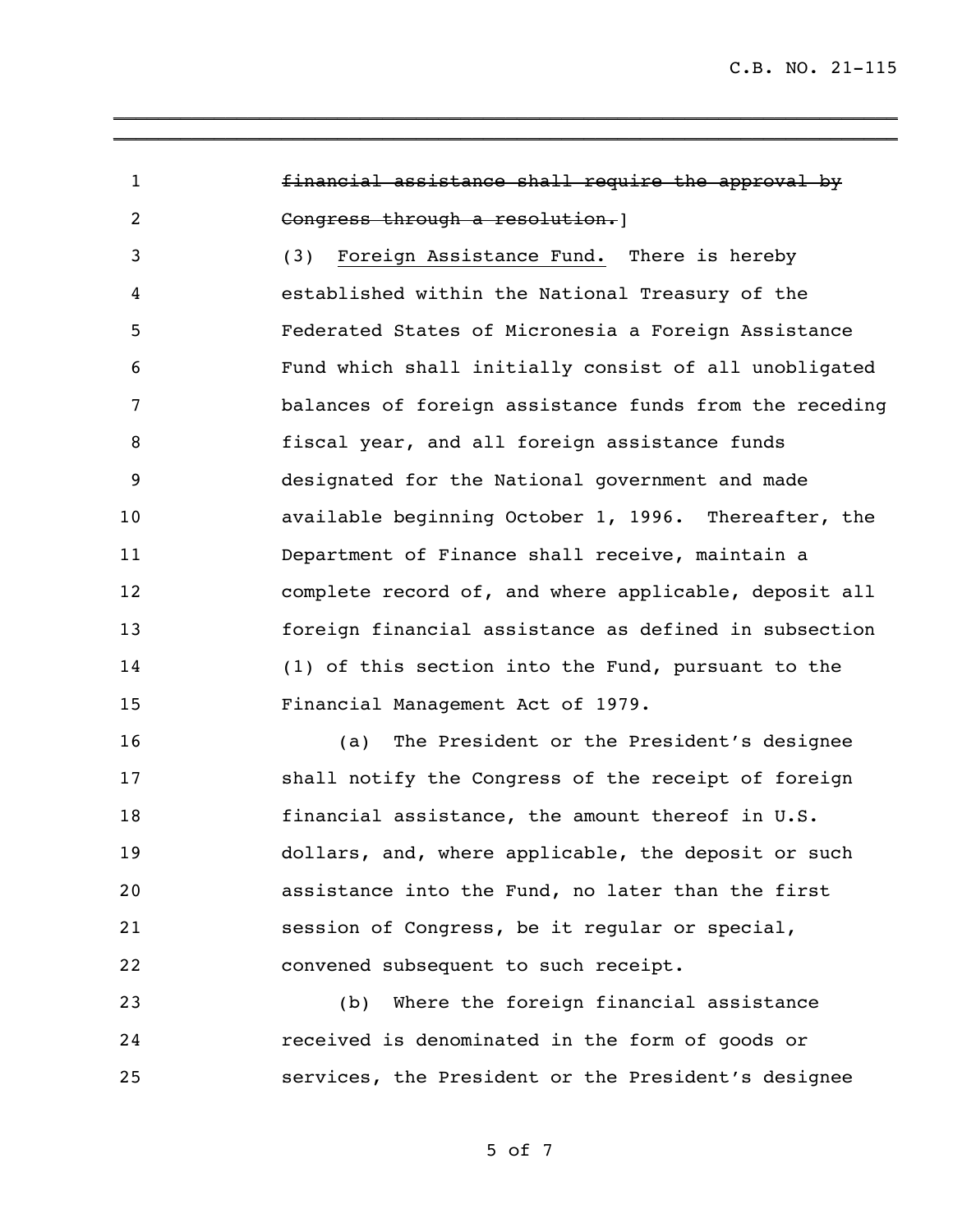shall notify the congress of the value thereof in U.S. dollars, and the designation where such goods have been delivered, or location of where such services have been rendered, no later that the first session of the Congress convened subsequent to such receipt. (4) Development of Fund – Duties of the Department of Finance. The Division of Investment Management of the Department of Finance shall, upon approval of the President and in cooperation with the Department of Foreign Affairs, actively seek foreign assistance funding, foster productive use of foreign assistance, 12 and produce reports on the acquisition, use, expenditure of, and fiscal obligations attendant upon, foreign assistance available to or received by the National Government of the Federated States of Micronesia.

\_\_\_\_\_\_\_\_\_\_\_\_\_\_\_\_\_\_\_\_\_\_\_\_\_\_\_\_\_\_\_\_\_\_\_\_\_\_\_\_\_\_\_\_\_\_\_\_\_\_\_\_\_\_\_\_\_\_\_\_\_\_\_\_\_\_\_\_\_\_ \_\_\_\_\_\_\_\_\_\_\_\_\_\_\_\_\_\_\_\_\_\_\_\_\_\_\_\_\_\_\_\_\_\_\_\_\_\_\_\_\_\_\_\_\_\_\_\_\_\_\_\_\_\_\_\_\_\_\_\_\_\_\_\_\_\_\_\_\_\_

 (5)Reports. No later than April 1 of each year, the President shall submit to the Congress a report on the status of the Foreign Assistance Fund, which report shall include:

 (a) a complete and accurate accounting of all foreign financial assistance received;

 (b) a complete and accurate record of the manner in which the foreign financial assistance was distributed as among and between the States and the